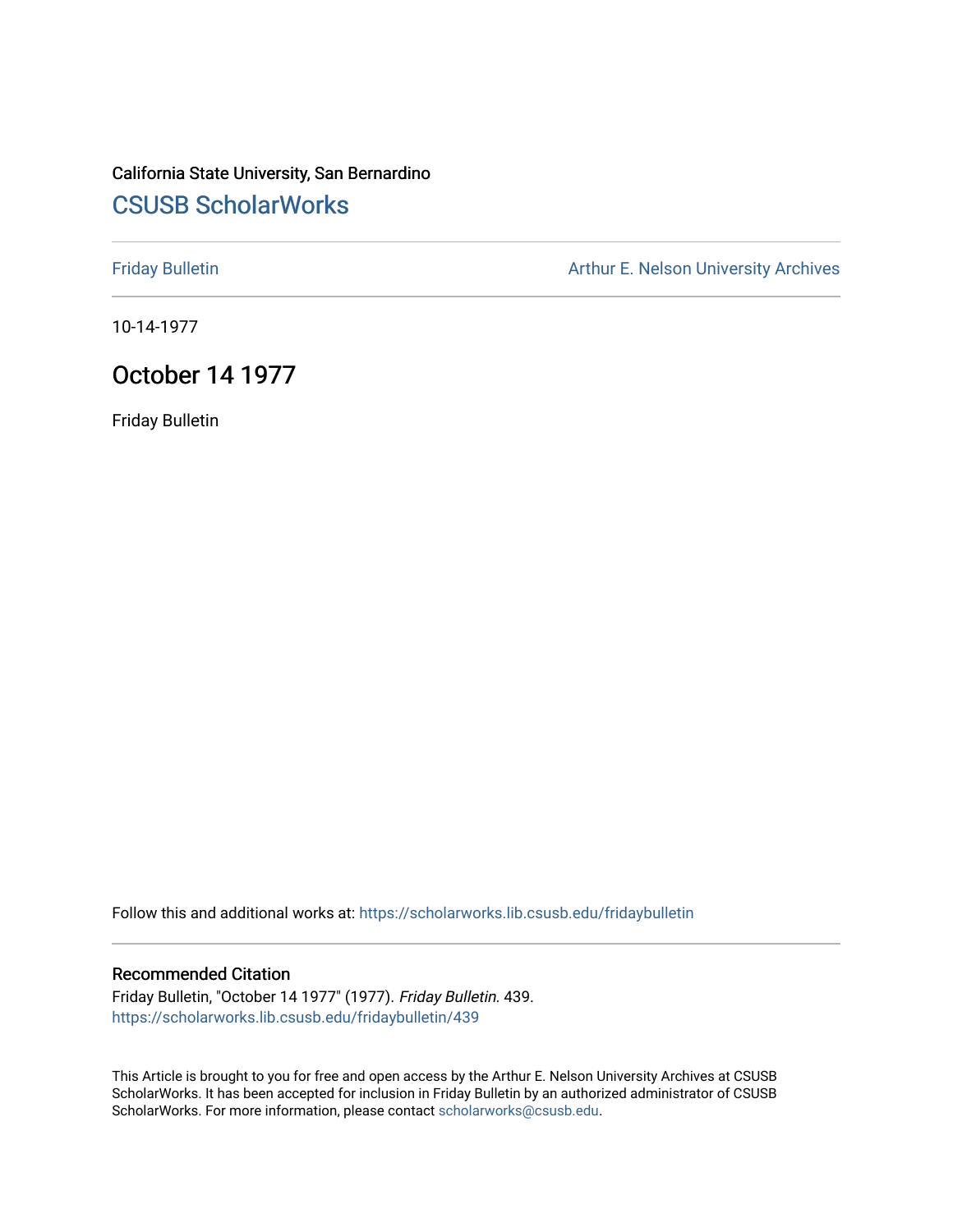ACTENG EDITOM - 1 1

### October 14, 1977

HE

PENNARIO CONCERT BEGINS Tonight the premiere performance opening the year-<br>YEAR-LONG DEDICATION 10ng dedication of the new Creative Arts Building long dedication of the new Creative Arts Building will feature the world famous pianist Leonard

Pennario in concert in the Recital Hall.

In the years of his adult professional career, Pennario has performed in the world's major recital halls, with the greatest orchestras and in a long list of bestselling records.

A reception following the 8:00 p.m. concert, hosted by the Arrowhead Allied Arts Council, will be held in the music courtyard.

A special concert exclusively for faculty, staff and students will be given at noon today by the renowned artist. Tickets for this special performance are available at the Music Dept. office (CA-175) until noon. Tickets for tonight's concert will be available at the President's Office until 5:00 p.m. **\* \* \*** 

41 STAFF MEMBERS AWARDED Forty.-one staff members were honored Wednesday,<br>SERVICE PINS & CERTIFICATES 0ct. 12 when President John M. Pfau awarded 10-Oct. 12 when President John M. Pfau awarded 10year pins and five-year certificates to the staff

members in recognition of their years of service to the College.

The awards were presented at two sessions of the Staff Orientation meeting. Ten-year pins were awarded to Robert Anderson, Mary Dye, Betty Gregory, William Habant, Lewis Hudson, Robert Lohnes, Daniel Lopez, William Marsh, Wanda Pate, Lea Prenzlow, Michael Rasmussen, Clara Reay, Armando Rojas, Roma Sill, Barbara Snell, Robert Tinsley, Jess Wade, and Lyn Young.

Certificates were presented to Rosemary Arrieta, Jean Avakian, Earl Bouchard, Mae Crosby, Walter Danz, Charles Dulaney, Denise Gipson, Anton Gorkowski, Linda Johnson, Carolyn Jessop, Eileen Kachevas, Mi1o Lenz, Margaret Lynam, Jennifer McMullen, Judy Meenan, Marion Piel, Peggy Ratliff, Dorothy Robinson, Sandy Stiglinski, Pat Stumpf, Johnie Summers, Linda Thorvaldson, and Janice Williams. **\* \* \*** 

EXHIBIT FEATURES Photographs of frontier America are being featured in FRONTIER PHOTOGRAPHS an exhibit displayed on the first and fourth floors of the Library throughout the month of October.

Developed especially for the Bicentennial celebration by the Smithsonian Institution Traveling Exhibition Service, the display includes more than 100 rare images documenting life in the American Southwest and Northwest during the years 1860-1915.

The exhibit may be viewed by the public during Library hours.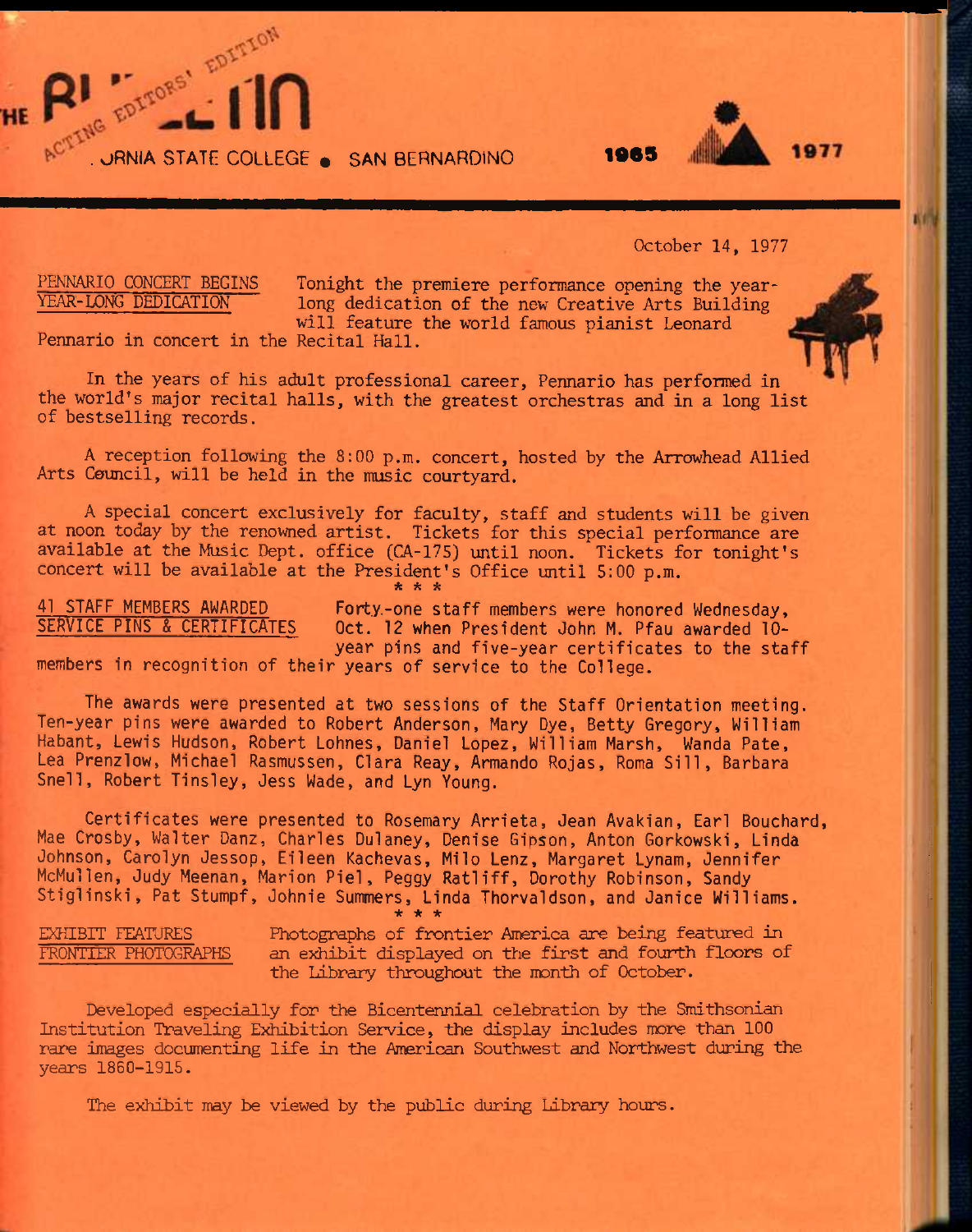

William Ackerman (Geography) has been appointed to the Southern Calif. Assn. of Governments' Advisory Committee for Water Quality Management Planning Program by Kenneth C. Topping, Planning Director of San Bernardino County Environmental Improvement Agency. Dr. Ackerman will serve a two year term. **\* \* \*** 

Professional Activities

David Shichor (Sociology) presented two papers: "Immigrant Settlements and Delinquency in Israel" (with A. Kirschenbaum) and, "Begging in Israel:

An Exploratory Study," (with R. Ellis), at the Annual meeting of the American Sociological Assn. in Chicago last Sept.

**PUBLICATIONS** Robert O'Brien (Sociology) has co-edited an introductory sociology text entitled, Introduction To Sociology. The 430 page book includes a chapter co-authored by Dr. O'Brien (The Sociological Perspective) and one authored by him (Theory Construction and Methodology).

# **Speaking up.**

Charles Christie (Administration) spoke at the San Bernardino Uptown Kiwanis Club Oct. 6, on "Collective Bargaining for the Public Sector:

The Right to Strike Issue".

Paul Erzen (Administration) spoke on "A Manager's Power: Uses and Abuses," Oct. 4, to the American Business Women's Assn., Sundowners Chapter.<br>\* \* \* \*

**+** 



| NEW EMPLOYEES WELCOMED TO CAMPUS:                        |
|----------------------------------------------------------|
| DAY, Ralph<br>7293                                       |
| Equip. Tech., Computer Cntr.                             |
| $LC-17$                                                  |
| 7320 RICHARDS, Daisy                                     |
| Gler. Asst., Library                                     |
| $LC-65$                                                  |
| 7516 STEFFEN, Sandy (Peter) 77516 TAYLOR, Barbara (John) |
| Bookkeeper, Foundation<br>Int. Acct. Clk.,               |

Foundation,  $AD-108$ ,  $AD-108$ CHANGES: Rosemary Arrieta to Dept. Sec'y, E.O.P. Office, Dorinda Thurman to Student Health\_Center

LEFT THE COLLEGE Barbara Allen, Housing; Cathy Seals, Personnel; Mary Moya, Accounting; Donna Guiles, Accounting (maternity leave); Liz Griffin, Financial Aid (maternity leave) \* \* \*

*EMPLOYMENT OPPORTUNITIES*  Dept. Sec'y IB - Department Sec'y to Anthro., Econ., & Geo.; apply by Oct. 18.

### CSCSB BULLETIN

The California State College, San Bernardino BULLETIN is published by the Office of Col-<br>lege Relations, AD-151, Ext. 7217. Material fur publication must he received by noon Tuesday before the Friday of publication.

Editor . . . . . Barbara Nolte Printed at Duplicating

**+**  Sustitute Teachers for the Child Care Cntr. and Infant/Toddler Cntr. Avail.: Academic Year 1977-78.

**+**  Dept. Sec'y IB - Student Housing Office. The closing date has been extended to Oct. 18,

FOR FURTHER INFORMATION CONTACT THE PERSONNEL OFFICE, SS-151, EXT. 7205.